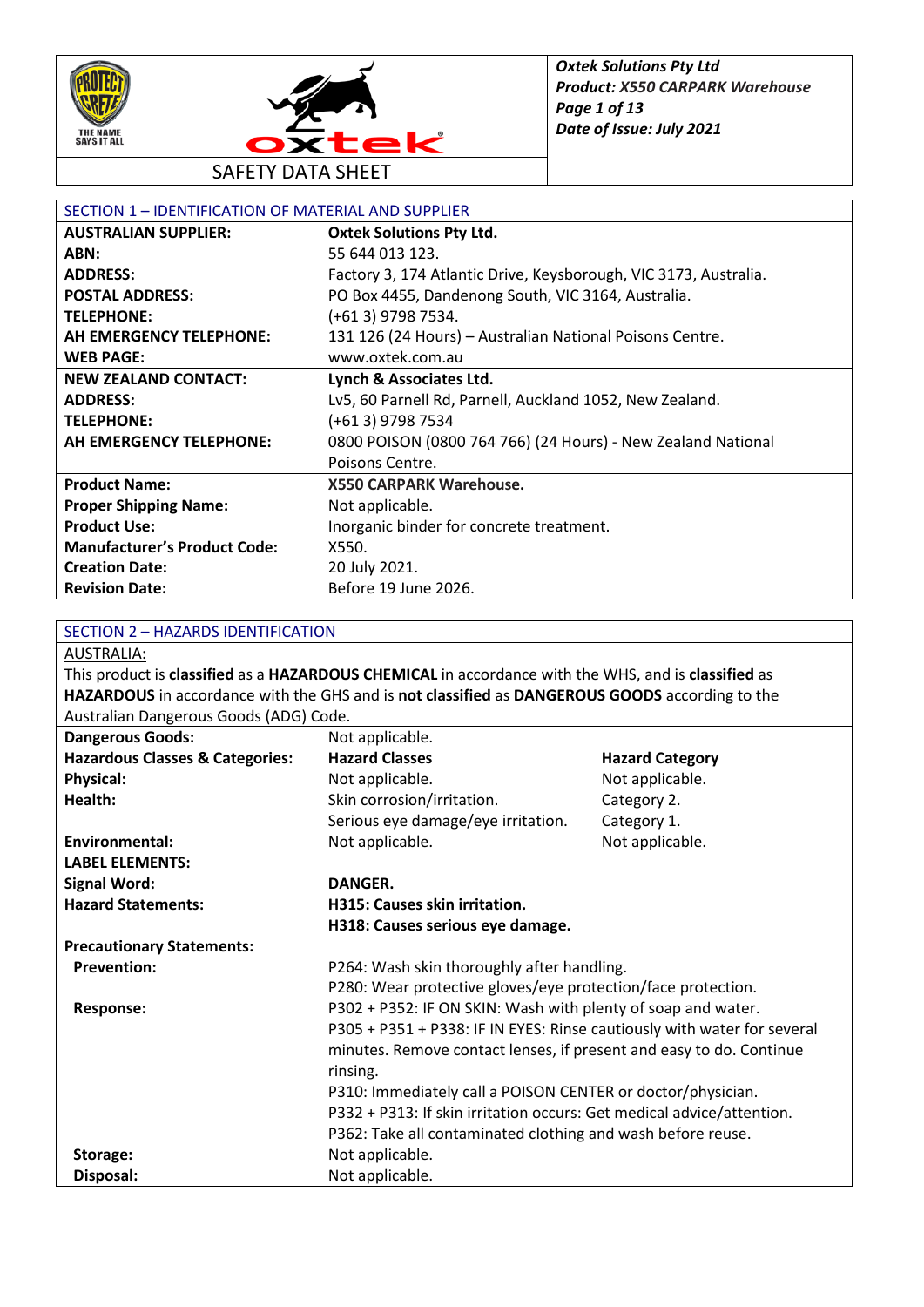



| SECTION 2 - HAZARDS IDENTIFICATION (CONTINUED) |                                                                                                            |                        |
|------------------------------------------------|------------------------------------------------------------------------------------------------------------|------------------------|
| General:                                       | If medical advice is needed, have product container or label at hand.                                      |                        |
|                                                | Keep out of reach of children.                                                                             |                        |
|                                                | Read label before use.                                                                                     |                        |
| Pictogram:                                     |                                                                                                            |                        |
|                                                |                                                                                                            |                        |
|                                                |                                                                                                            |                        |
|                                                |                                                                                                            |                        |
|                                                |                                                                                                            |                        |
| <b>Pictogram Description:</b>                  | Corrosion                                                                                                  |                        |
| Other Hazards which do not result              | Not applicable.                                                                                            |                        |
| in Classification:                             |                                                                                                            |                        |
| NEW ZEALAND:                                   |                                                                                                            |                        |
|                                                | This product is classified as HAZARDOUS according to the New Zealand Hazardous Substances (Hazard          |                        |
|                                                | Classification) Notice 2020 with EPA (formerly ERMA) Register Approval Number HSR002670 and Surface        |                        |
|                                                | Coatings and Colourants (Subsidiary Hazard) Group Standard 2020, and not classified as Dangerous Goods for |                        |
|                                                | transport, according to the New Zealand Standard NZS 5433:2020 Transport of Dangerous Goods on Land.       |                        |
| <b>Dangerous Goods:</b>                        | Not applicable.                                                                                            |                        |
| <b>Hazardous Classes &amp; Categories:</b>     | <b>Hazard Classes</b>                                                                                      | <b>Hazard Category</b> |
| <b>Physical:</b>                               | Not applicable.                                                                                            | Not applicable.        |
| Health:                                        | Skin corrosion/irritation.                                                                                 | Category 2.            |
|                                                | Serious eye damage/eye irritation.                                                                         | Category 1.            |
| <b>Environmental:</b>                          | Not applicable.                                                                                            | Not applicable.        |
| <b>LABEL ELEMENTS:</b>                         |                                                                                                            |                        |
| <b>Signal Word:</b>                            | <b>DANGER.</b>                                                                                             |                        |
| <b>Hazard Statements:</b>                      | H315: Causes skin irritation.                                                                              |                        |
|                                                | H318: Causes serious eye damage.                                                                           |                        |
| <b>Precautionary Statements:</b>               |                                                                                                            |                        |
| <b>Prevention:</b>                             | P264: Wash skin thoroughly after handling.                                                                 |                        |
|                                                | P280: Wear protective gloves/eye protection/face protection.                                               |                        |
| <b>Response:</b>                               | P302 + P352: IF ON SKIN: Wash with plenty of soap and water.                                               |                        |
|                                                | P305 + P351 + P338: IF IN EYES: Rinse cautiously with water for several                                    |                        |
|                                                | minutes. Remove contact lenses, if present and easy to do. Continue                                        |                        |
|                                                | rinsing.                                                                                                   |                        |
|                                                | P310: Immediately call a POISON CENTER or doctor/physician.                                                |                        |
|                                                | P332 + P313: If skin irritation occurs: Get medical advice/attention.                                      |                        |
|                                                | P362: Take all contaminated clothing and wash before reuse.                                                |                        |
| Storage:                                       | Not applicable.                                                                                            |                        |
| Disposal:<br>General:                          | Not applicable.                                                                                            |                        |
|                                                | If medical advice is needed, have product container or label at hand.<br>Keep out of reach of children.    |                        |
|                                                |                                                                                                            |                        |
|                                                | Read label before use.                                                                                     |                        |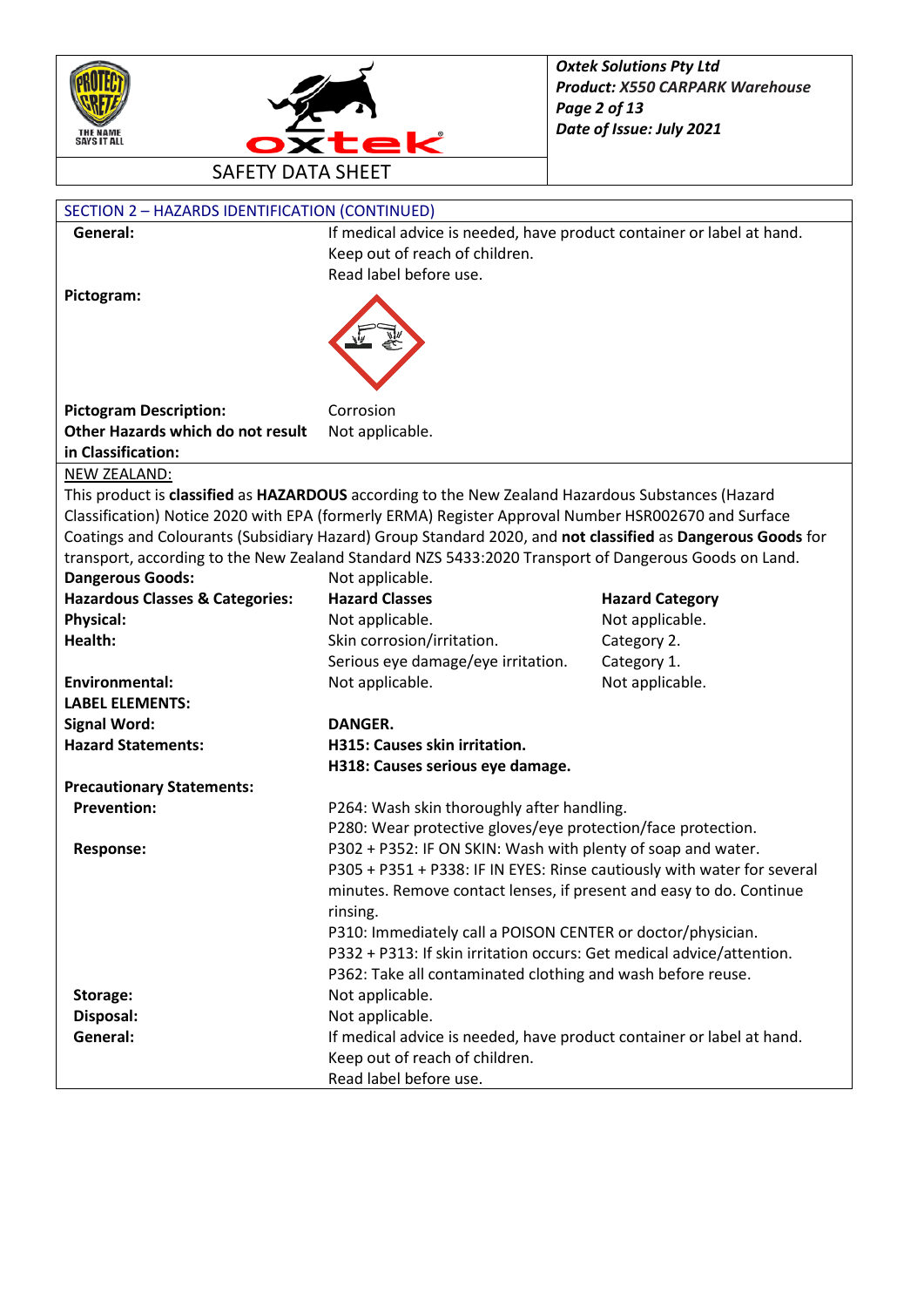



## SECTION 2 – HAZARDS IDENTIFICATION (CONTINUED) **Pictogram:**



| <b>Pictogram Description:</b>     | Corrosion       |
|-----------------------------------|-----------------|
| Other Hazards which do not result | Not applicable. |
| in Classification:                |                 |

| SECTION 3 - COMPOSITION / INFORMATION ON INGREDIENTS |                    |                         |
|------------------------------------------------------|--------------------|-------------------------|
| Ingredients:                                         | <b>CAS Number:</b> | <b>Proportion:</b>      |
| Inorganic Alkali Silicates (Non-Hazardous)           | Proprietary        | $10 - 30\% \text{ w/w}$ |
| Silicon compound                                     | Proprietary        | $< 5\%$ w/w             |
| Potassium hydroxide                                  | 1310-58-3          | $< 1\%$ w/w             |
| <b>Inorganic Silicon Compounds (Non-Hazardous)</b>   | Proprietary        | $< 1\%$ w/w             |
| <b>Other Compounds (Non-Hazardous)</b>               | Proprietary        | $< 1\%$ w/w             |
| Water                                                | 7732-18-5          | To 100% w/w             |
| <b>Total</b>                                         |                    | 100% w/w                |

| <b>SECTION 4 - FIRST AID MEASURES</b> |                                                                            |
|---------------------------------------|----------------------------------------------------------------------------|
| <b>Scheduled Poisons (AUSTRALIA):</b> | Poisons Information Centre in each Australian State capital city can       |
|                                       | provide additional assistance for scheduled poisons. (Phone Australia 13   |
|                                       | 1 126) or a doctor (at once).                                              |
| <b>Scheduled Poisons</b>              | New Zealand National Poisons Centre can provide additional assistance      |
| (NEW ZEALAND):                        | for scheduled poisons. Phone 0800 POISON (or 0800 764 766) or a doctor     |
|                                       | (at once).                                                                 |
| <b>First Aid Facilities Required:</b> | Eye wash fountains and a general washing facility should be easily         |
|                                       | accessible in the immediate work area.                                     |
| Inhalation:                           | Remove victim from exposure and to ventilated air - avoid becoming a       |
|                                       | casualty. Seek medical advice if necessary.                                |
| <b>Ingestion (Swallowed):</b>         | If swallowed DO NOT induce vomiting. Immediately rinse out mouth with      |
|                                       | water. Never give anything by mouth to an unconscious patient. If          |
|                                       | vomiting occurs naturally, have victim lean forward to reduce the risk of  |
|                                       | aspiration into the lungs. Get medical attention immediately.              |
| <b>Skin Contact:</b>                  | Remove affected person from source of contamination. If skin or hair       |
|                                       | contact occurs, remove contaminated clothing and flush skin and hair       |
|                                       | with running water. Get medical attention immediately.                     |
| <b>Eye Contact:</b>                   | Remove victim immediately from source of exposure. If in eyes, hold        |
|                                       | eyelids apart and flush the eye continuously with running water. Make      |
|                                       | sure to remove any contact lenses from the eyes before rinsing. Continue   |
|                                       | flushing until advised to stop by a Poisons Information Centre (e.g. phone |
|                                       | Australia 131 126; New Zealand 0800 764 766) or a doctor, or for at least  |
|                                       | 15 minutes. Get medical attention immediately.                             |
| <b>Protection of First-aiders:</b>    | No special precautions are envisaged to be required.                       |
| <b>Advice to Doctor:</b>              | No specific antidote. Treat symptomatically. Poisons Information Centre    |
|                                       | in each Australian State capital city or New Zealand National Poisons      |
|                                       | Centre can provide additional assistance for scheduled poisons.            |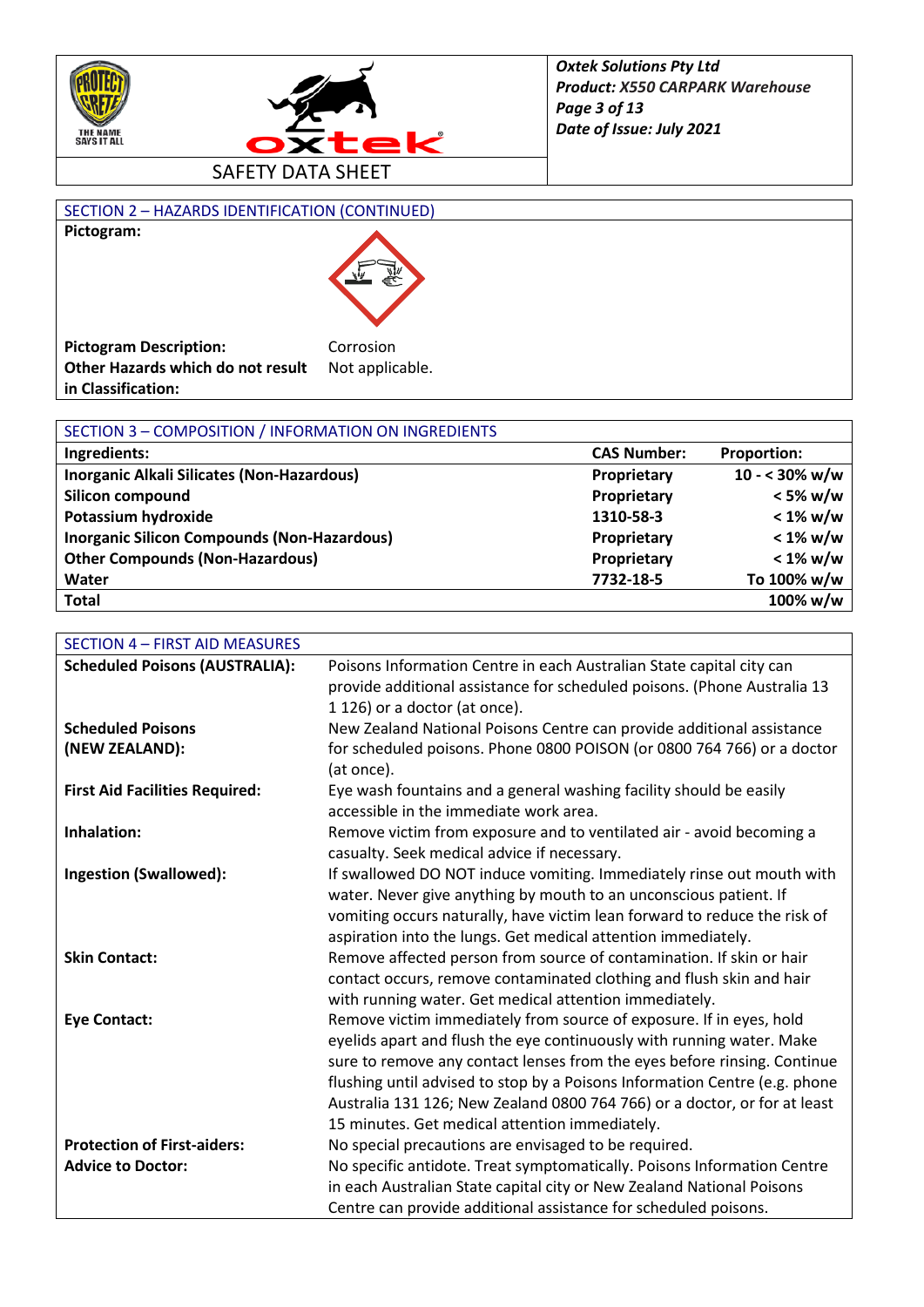



## SECTION 5 – FIRE FIGHTING MEASURES

| <b>Hazards from Combustion</b>         | Product itself is not combustible. If this product is subject to combustion   |
|----------------------------------------|-------------------------------------------------------------------------------|
| <b>Products:</b>                       | in a general fire it will undergo hazardous decomposition that will yield     |
|                                        | the formation and release of hazardous substances including but not           |
|                                        | limited to Carbon monoxide (CO), Carbon dioxide (CO <sub>2</sub> ), and other |
|                                        | possibly toxic gases and vapours.                                             |
| <b>Suitable Extinguishing Media:</b>   | Define extinguishing measures according to neighbouring conditions.           |
| <b>Unsuitable Extinguishing Media:</b> | Not applicable.                                                               |
| <b>Precautions for Fire Fighting:</b>  | Wear a self-contained breathing apparatus (SCBA) with a full-face piece       |
|                                        | operated in the positive pressure demand mode with appropriate turn-          |
|                                        | out gear and chemical resistant personal protective equipment. Minimise       |
|                                        | exposure. Do not breathe fumes. Contain run-off, prevent by any means         |
|                                        | available spillage from entering drains and water course.                     |
| <b>HAZCHEM Code:</b>                   | Not applicable.                                                               |
| <b>AERGB:</b>                          | Not applicable.                                                               |
| IERG:                                  | Not applicable.                                                               |
| <b>Flash Point:</b>                    | Not applicable.                                                               |
| <b>Flammability:</b>                   | Product is Non-combustible according to the Australian Code for the           |
|                                        | Transport of Dangerous Goods by Road and Rail and the New Zealand             |
|                                        | Standard NZS 5433:2020 Transport of Dangerous Goods on Land. No               |
|                                        | special measures for fire and explosion protection. If this product is        |
|                                        | subject to combustion in a general fire it will undergo hazardous             |
|                                        | decomposition that will yield the formation and release of hazardous          |
|                                        | substances including but not limited to Carbon monoxide (CO), Carbon          |
|                                        | dioxide $(CO2)$ , and other possibly toxic gases and vapours.                 |

| SECTION 6 - ACCIDENTAL RELEASE MEASURES |                                                                             |  |
|-----------------------------------------|-----------------------------------------------------------------------------|--|
| Spills:                                 |                                                                             |  |
| <b>Personal Precautions, Protective</b> | In case of spill, isolate hazard area and deny entry. Product may represent |  |
| <b>Equipment and Emergency</b>          | a slip hazard. Wear protective clothing as described in Section 8 of this   |  |
| <b>Procedures:</b>                      | safety data sheet. Eye contact should be prevented by means of suitable     |  |
|                                         | personal protection equipment. See Section 8, Exposure Controls and         |  |
|                                         | Personal Protection for further information regarding personal              |  |
|                                         | protection. See Section 4, First Aid Measures, for further information.     |  |
|                                         | Eye and face protection: The use of face shields, chemical goggles, or      |  |
|                                         | safety glasses with side shield protection (meeting the requirements of     |  |
|                                         | AS/NZS 1337) is recommended. If exposed to dust or fume, wear dust-         |  |
|                                         | tight goggles (meeting the requirements of AS/NZS 1337).                    |  |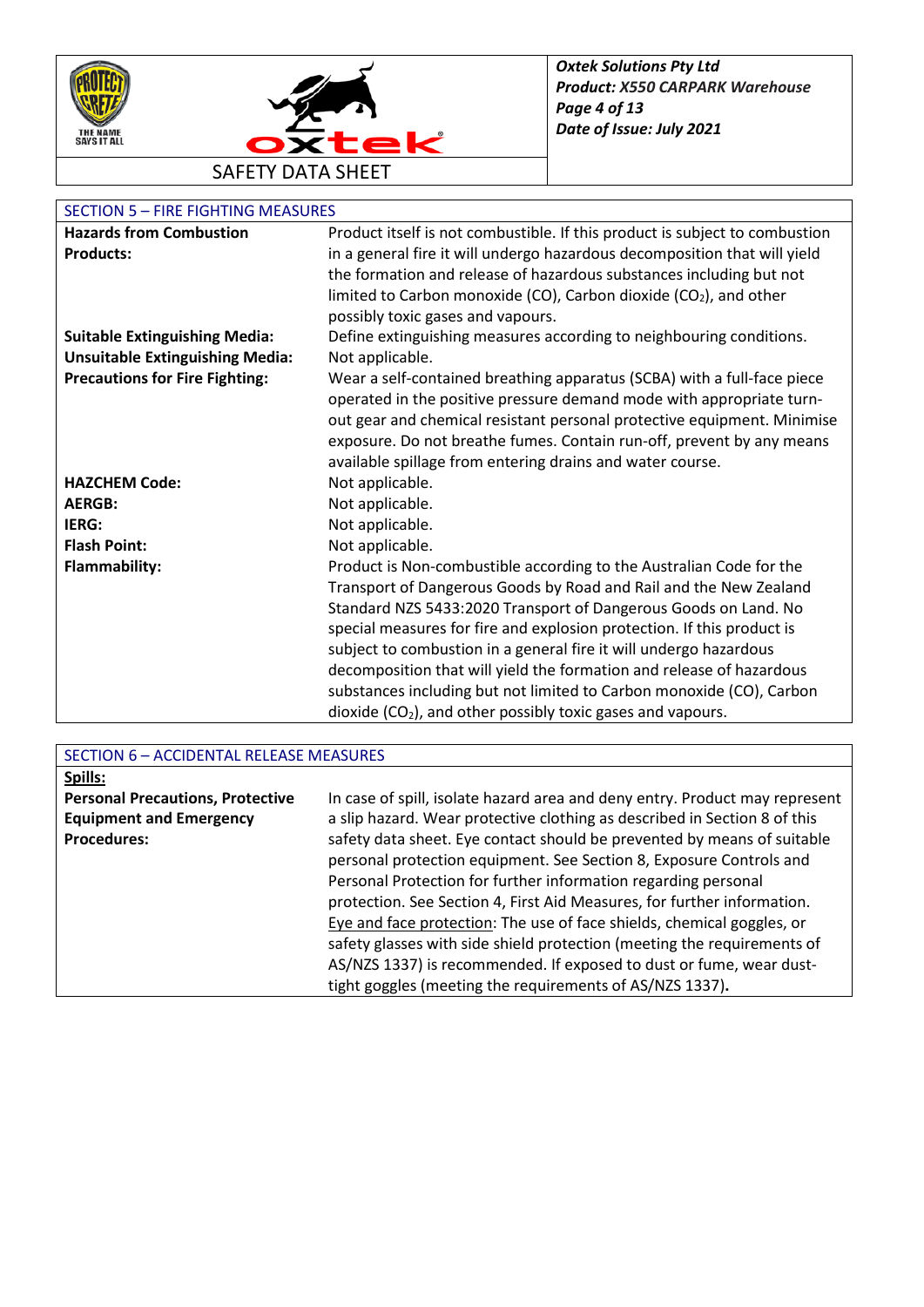



| SECTION 6 - ACCIDENTAL RELEASE MEASURES (CONTINUED) |                                                                             |  |
|-----------------------------------------------------|-----------------------------------------------------------------------------|--|
|                                                     | Skin protection:                                                            |  |
|                                                     | Hand protection: If risk of skin contact, alkaline resistant gloves (e.g.   |  |
|                                                     | Butyl, Natural Rubber Latex with small amount of Polychloroprene Latex,     |  |
|                                                     | Polychloroprene, Nitrile, PolyVinyl Chloride or PVC, Polyvinyl Alcohol or   |  |
|                                                     | PVAL gloves complying with AS 2161) are recommended. However, due to        |  |
|                                                     | variations in glove construction and local conditions, the user should      |  |
|                                                     | make a final assessment. Gloves should be removed and replaced              |  |
|                                                     | immediately if there is any indication of degradation. Rinse and remove     |  |
|                                                     | gloves immediately after use. Wash hands with soap and water. Barrier       |  |
|                                                     | cream applied before work may make it easier to clean the skin after        |  |
|                                                     | exposure, but does not prevent absorption through the skin.                 |  |
|                                                     | Clothing: Suitable protective clothing complying with AS/NZS 4501 and       |  |
|                                                     | suitable chemical resistant footwear complying with AS/NZS 2210 are         |  |
|                                                     | recommended.                                                                |  |
|                                                     | Respiratory protective equipment: No special precautions are envisaged      |  |
|                                                     | to be required. However, if the product is spilled in case of inadequate    |  |
|                                                     | ventilation or if exposure standards are exceeded then use a full-face air  |  |
|                                                     | purifying respirator (with Class A filter for organic vapours boiling above |  |
|                                                     | 65°C) meeting the requirements of AS/NZS 1715 and AS/NZS 1716.              |  |
| <b>Environmental Precautions:</b>                   | Do not allow to enter drainage system, surface or ground water. In the      |  |
|                                                     | event of product entering waters or drainage system, or polluting soil or   |  |
|                                                     | plants contact the Environmental Protection Authority or your local         |  |
|                                                     | Waste Management Authority.                                                 |  |
| <b>Methods &amp; Materials for</b>                  |                                                                             |  |
| <b>Containment &amp; Cleaning up:</b>               |                                                                             |  |
| <b>Small Spills:</b>                                | Absorb spill with material (cloth or paper), then place in chemical waste   |  |
|                                                     | containers. The wasted material can be disposed of by incineration          |  |
|                                                     | (preferably high temperature) by an approved agent according to State,      |  |
|                                                     | Territory and/or Local government regulations.                              |  |
| <b>Large Spills:</b>                                | DO NOT TOUCH SPILLED MATERIAL! Stop leak if possible without risk.          |  |
|                                                     | Spilt material should be absorbed into dry, inert material (e.g. sand,      |  |
|                                                     | vermiculite, diatomite, acid binders, universal binders, sawdust etc.),     |  |
|                                                     | which then can be put into appropriately labelled drums. The wasted         |  |
|                                                     | material can be disposed of by incineration (preferably high temperature)   |  |
|                                                     | by an approved agent according to State, Territory and/or Local             |  |
|                                                     | government regulations.                                                     |  |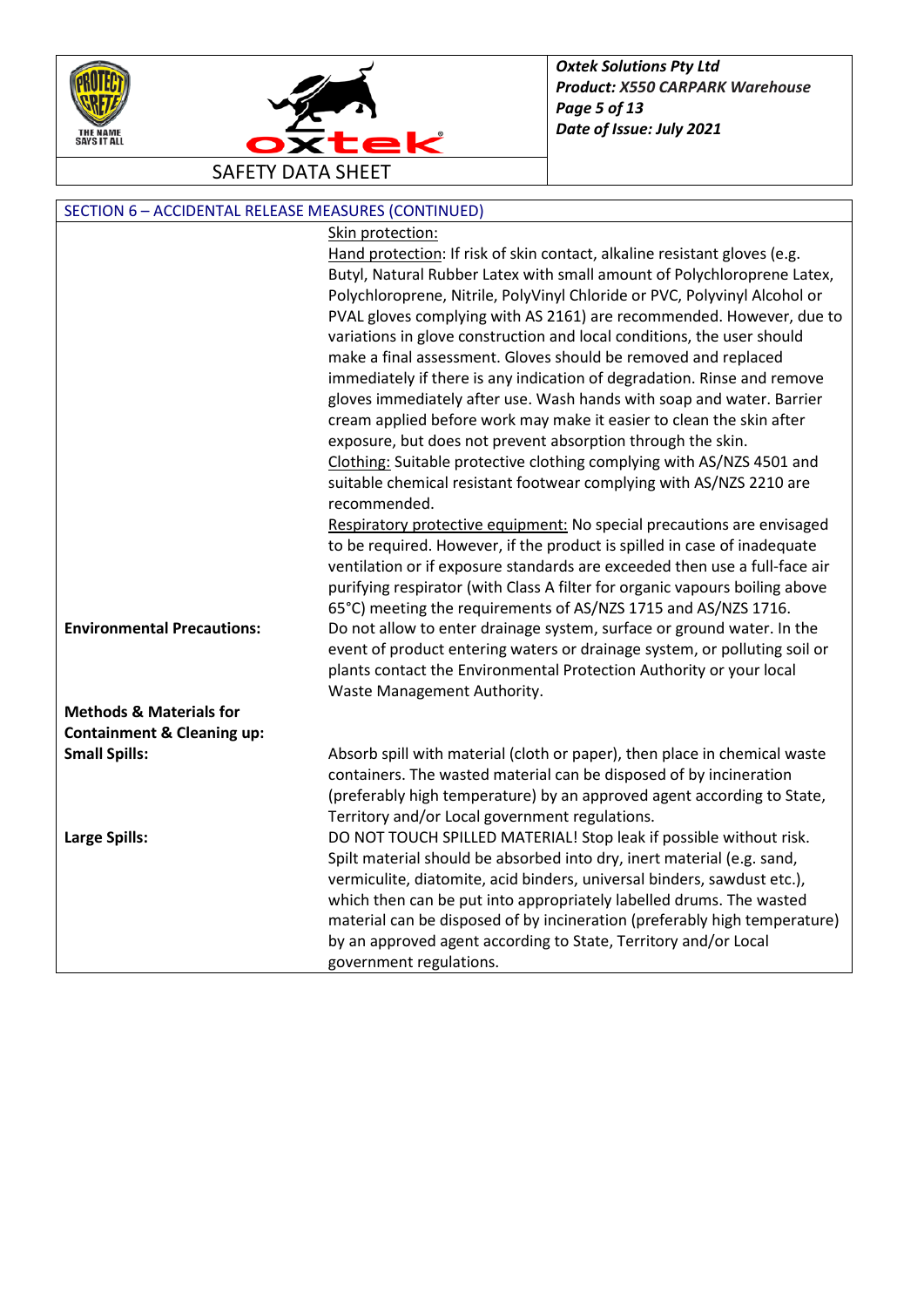



## SECTION 7 – HANDLING AND STORAGE

| <b>Precautions for Safe Handling:</b>    | Avoid all personal contact, including skin and eye contact and             |
|------------------------------------------|----------------------------------------------------------------------------|
|                                          | contamination of clothing. Wear protective clothing when risk of           |
|                                          | exposure occurs. Avoid contact with incompatible materials. When           |
|                                          | handling, DO NOT eat, drink or smoke. Keep containers closed at all times. |
|                                          | Avoid physical damage to containers. Always wash hands with soap and       |
|                                          | water after handling. Work clothes should be laundered separately.         |
|                                          | Launder contaminated clothing before re-use.                               |
| <b>Information about Fire and</b>        | No special measures required. Refer to State Regulations for storage and   |
| <b>Explosion Protection:</b>             | transport requirements.                                                    |
| <b>Conditions for Safe Storage,</b>      | Store away from incompatible substances including acids and light alloys.  |
| including any Incompatibilities:         | Keep containers closed at all times.                                       |
| <b>Storage Class:</b>                    | Corrosive storage.                                                         |
| <b>Requirements for Storerooms &amp;</b> | Do not use light alloy receptacles.                                        |
| <b>Receptacles:</b>                      |                                                                            |
| <b>Unsuitable Materials for</b>          | Aluminium, zinc, glass or ceramic.                                         |
| <b>Receptacles:</b>                      |                                                                            |
| <b>Suitable Materials for</b>            | Steel or stainless steel. Use polyolefin receptacles.                      |
| <b>Receptacles &amp; Pipes:</b>          |                                                                            |
| <b>Further Information about</b>         | Protect from frost.                                                        |
| <b>Storage Conditions:</b>               |                                                                            |

### SECTION 8 – EXPOSURE CONTROLS AND PERSONAL PROTECTION

| <b>Exposure Limits (AUSTRALIA):</b>   | National Occupational Exposure Limits, as published by Safe Work           |
|---------------------------------------|----------------------------------------------------------------------------|
|                                       | Australia:                                                                 |
|                                       | Time-weighted Average (TWA): None established for product.                 |
|                                       | TWA for Potassium hydroxide is 2 mg/m <sup>3</sup> (Peak limitation).      |
|                                       | Short Term Exposure Limit (STEL): None established for product.            |
| <b>Exposure Limits (NEW ZEALAND):</b> | Workplace Exposure Standards, as published by The Workplace Group of       |
|                                       | the Department of Labour, Department of Labour, New Zealand:               |
|                                       | Time-weighted Average (TWA): None established for product.                 |
|                                       | WES-Ceiling for Potassium hydroxide is 2 mg/m <sup>3</sup> .               |
|                                       | Short Term Exposure Limit (STEL): None established for product.            |
| <b>Engineering Controls:</b>          | Product is recommended to be applied using a spray apparatus. In           |
|                                       | outdoor application no special ventilation or breathing equipment is       |
|                                       | required. If applied indoors, extra mechanical ventilation may be required |
|                                       | to facilitate more comfortable breathing and minimize the risk of          |
|                                       | inhalation of vapours.                                                     |
| <b>Personal Protection:</b>           | General protective & hygiene measures: DO NOT SMOKE IN WORK AREA!          |
|                                       | Wear protective clothing as described in Section 8 of this safety data     |
|                                       | sheet. Eye contact should be prevented by means of suitable personal       |
|                                       | protection equipment. See Section 8, Exposure Controls and Personal        |
|                                       | Protection for further information regarding personal protection. See      |
|                                       | Section 4, First Aid Measures, for further information. The usual          |
|                                       | precautionary measures are to be adhered to when handling chemicals.       |
|                                       | Keep away from foodstuffs, beverages and feed. Immediately remove all      |
|                                       | soiled and contaminated clothing. Avoid contact with the eyes and skin.    |
|                                       | When using do not eat, drink or smoke. Wash hands before breaks, at the    |
|                                       | end of each work shift and before eating, smoking and using the toilet.    |
|                                       | Wash promptly if skin becomes wet or contaminated.                         |
|                                       |                                                                            |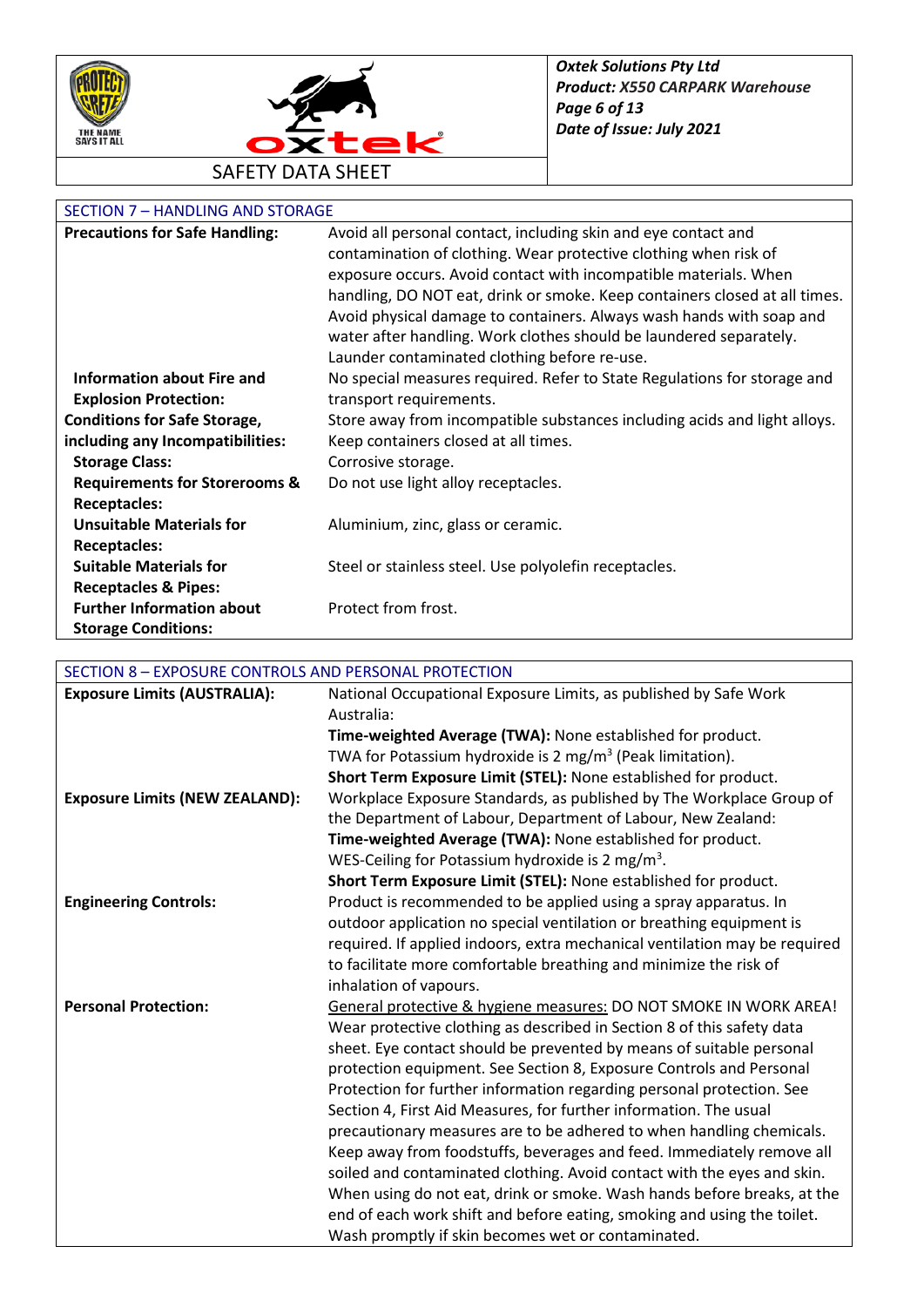



| SECTION 8 - EXPOSURE CONTROLS AND PERSONAL PROTECTION (CONTINUED) |  |
|-------------------------------------------------------------------|--|
|-------------------------------------------------------------------|--|

Eye and face protection: The use of face shields, chemical goggles, or safety glasses with side shield protection (meeting the requirements of AS/NZS 1337) is recommended. If exposed to dust or fume, wear dusttight goggles (meeting the requirements of AS/NZS 1337)**.** Skin protection:

Hand protection: If risk of skin contact, alkaline resistant gloves (e.g. Butyl, Natural Rubber Latex with small amount of Polychloroprene Latex, Polychloroprene, Nitrile, PolyVinyl Chloride or PVC, Polyvinyl Alcohol or PVAL gloves complying with AS 2161) are recommended. However, due to variations in glove construction and local conditions, the user should make a final assessment. Gloves should be removed and replaced immediately if there is any indication of degradation. Rinse and remove gloves immediately after use. Wash hands with soap and water. Barrier cream applied before work may make it easier to clean the skin after exposure, but does not prevent absorption through the skin. Clothing: Suitable protective clothing complying with AS/NZS 4501 and suitable chemical resistant footwear complying with AS/NZS 2210 are recommended.

Respiratory protective equipment: No special precautions are envisaged to be required. However, if the product is spilled in case of inadequate ventilation or if exposure standards are exceeded then use a full-face air purifying respirator (with Class A filter for organic vapours boiling above 65°C) meeting the requirements of AS/NZS 1715 and AS/NZS 1716.

| SECTION 9 - PHYSICAL AND CHEMICAL PROPERTIES |                                |
|----------------------------------------------|--------------------------------|
| <b>Physical State:</b>                       | Liquid.                        |
| Appearance:                                  | Low viscosity green liquid     |
| Odour:                                       | Almost odourless.              |
| <b>Odour Threshold:</b>                      | Not available.                 |
| pH:                                          | Ca. 11.4.                      |
| <b>Melting Point/ Freezing Point:</b>        | Not available.                 |
| <b>Initial Boiling Point/ Boiling Range:</b> | $> 100^{\circ}$ C @ 760 mm Hg. |
| <b>Flashpoint:</b>                           | Not applicable.                |
| <b>Evaporation Rate:</b>                     | Not available.                 |
| Flammability (solid, gas):                   | Not applicable.                |
| <b>Upper/Lower Flammability or</b>           | Not applicable.                |
| <b>Explosive Limits:</b>                     |                                |
| <b>Vapour Pressure:</b>                      | Not available.                 |
| <b>Vapour Density:</b>                       | Not available.                 |
| <b>Relative Density:</b>                     | Ca. 1.13 @ 20 $^{\circ}$ C.    |
| Solubility:                                  | Fully miscible in water.       |
| <b>Partition coefficient: n-</b>             | Not available.                 |
| octanol/water:                               |                                |
| <b>Auto-ignition Temperature:</b>            | Product is not self igniting.  |
| <b>Decomposition Temperature:</b>            | Not applicable.                |
| <b>Viscosity:</b>                            | Low.                           |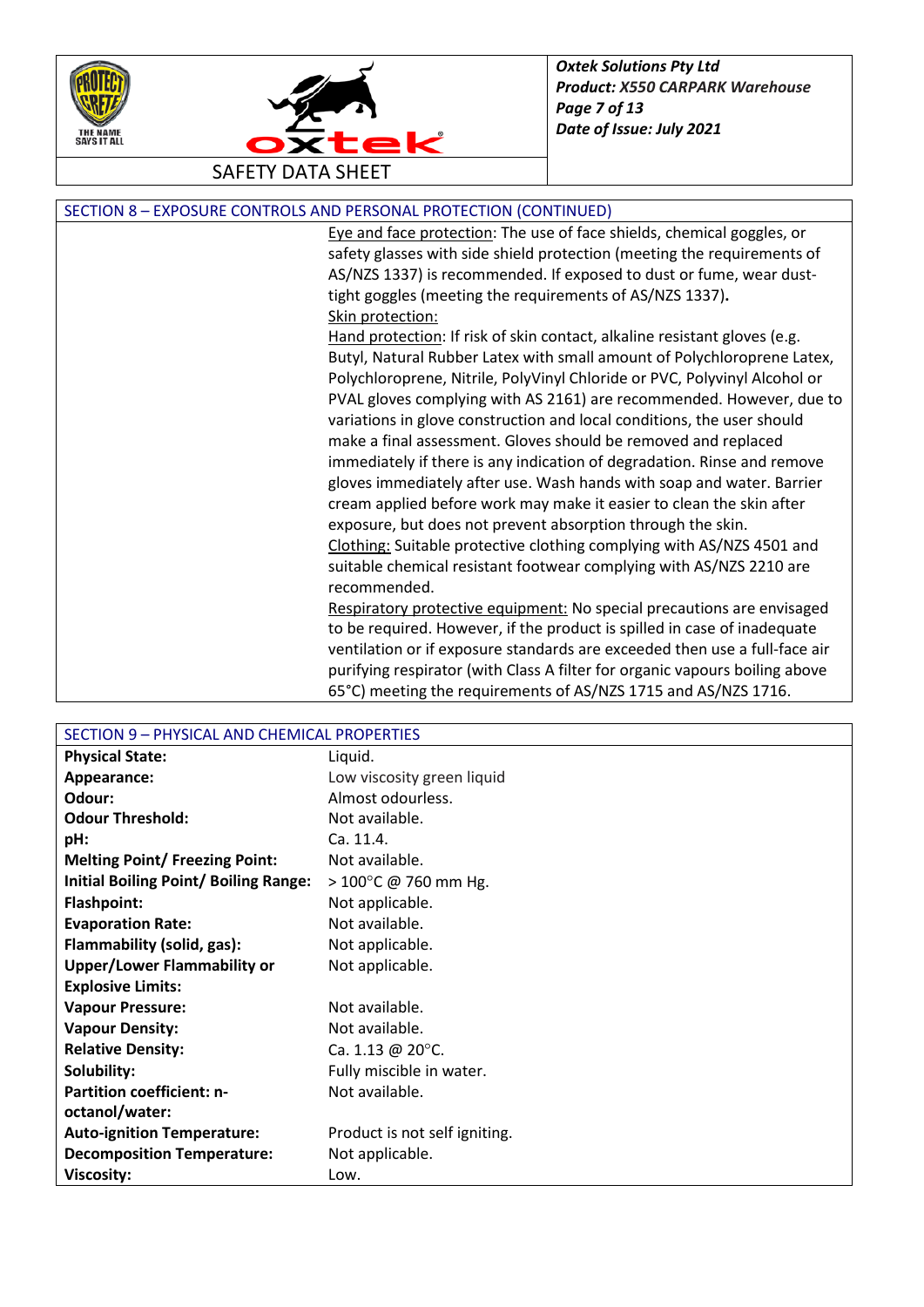



## SECTION 10 – STABILITY AND REACTIVITY

| JL JI JUN 10                   |                                                                                      |
|--------------------------------|--------------------------------------------------------------------------------------|
| <b>Reactivity:</b>             | No reactivity hazards are known for the material.                                    |
| <b>Chemical Stability:</b>     | Stable at normal temperatures and pressure.                                          |
| <b>Thermal Decomposition:</b>  | No decomposition if used according to specifications.                                |
| <b>Dangerous Reactions:</b>    | Strong exothermic reaction with acids. Reacts with light alloys to form              |
|                                | hydrogen.                                                                            |
| <b>Conditions to Avoid:</b>    | Avoid contact with incompatible materials.                                           |
| <b>Incompatible Materials:</b> | Acids, light alloys.                                                                 |
| <b>Hazardous Decomposition</b> | None anticipated under normal or recommended handling, storage, and                  |
| <b>Products:</b>               | use conditions. If this product is subject to combustion in a general fire it        |
|                                | will undergo hazardous decomposition that will yield the formation and               |
|                                | release of hazardous substances including but not limited to Carbon                  |
|                                | monoxide (CO), Carbon dioxide (CO <sub>2</sub> ), and other possibly toxic gases and |
|                                | vapours.                                                                             |

| SECTION 11 - TOXICOLOGICAL INFORMATION    |                                                                                           |
|-------------------------------------------|-------------------------------------------------------------------------------------------|
| <b>Health Effects:</b>                    |                                                                                           |
| General:                                  | Alkaline product.                                                                         |
| <b>Acute Toxicity Data (Oral):</b>        | No data for product. On basis of ingredients, LD <sub>50</sub> (Oral, rat) Acute Toxicity |
|                                           | for product calculated at > 5000 mg/kg.                                                   |
| <b>Acute Toxicity Data (Dermal):</b>      | No data for product. On basis of ingredients, LD <sub>50</sub> (Dermal, rat) Acute        |
|                                           | Toxicity for product calculated at > 5000 mg/kg.                                          |
| <b>Acute Toxicity Data (Inhalation):</b>  | No data for product.                                                                      |
| <b>Skin corrosion/irritation:</b>         | Product is classified as Skin corrosion/irritation, Category 2, Causes skin               |
|                                           | irritation.                                                                               |
| Serious eye damage/irritation:            | Product is classified as Serious eye damage/irritation, Category 1, Causes                |
|                                           | serious eye damage.                                                                       |
| <b>Respiratory or skin sensitisation:</b> | No sensitising effects known.                                                             |
| <b>Germ cell mutagenicity:</b>            | No data for product.                                                                      |
| Carcinogenicity:                          | No data for product.                                                                      |
| <b>Reproductive Toxicity:</b>             | No data for product.                                                                      |
| <b>Specific Target Organ Toxicity</b>     | No data for product.                                                                      |
| (STOT) - single exposure:                 |                                                                                           |
| <b>Specific Target Organ Toxicity</b>     | No data for product.                                                                      |
| (STOT) - repeated exposure:               |                                                                                           |
| <b>Aspiration Hazard:</b>                 | No data for product.                                                                      |
| <b>Chronic Toxicity Data:</b>             | No data for product.                                                                      |
| <b>Information on Possible Routes of</b>  | Inhalation is the primary route of exposure although absorption may                       |
| <b>Exposure:</b>                          | occur through skin contact or following accidental ingestion.                             |
| <b>Ingestion (Swallowing):</b>            | Not to be ingested. Ingestion of product may be harmful and cause upset                   |
|                                           | stomach.                                                                                  |
| <b>Eye Contact:</b>                       | Product contact with eye may cause serious eye damage.                                    |
| <b>Skin Contact:</b>                      | Product contact with skin may cause skin irritation, swelling, or redness. It             |
|                                           | is not expected to cause an allergic skin reaction.                                       |
| Inhalation:                               | Intentional exposure to product vapours is not expected to cause                          |
|                                           | respiratory irritation.                                                                   |
| <b>Other Health Effects:</b>              | Not applicable.                                                                           |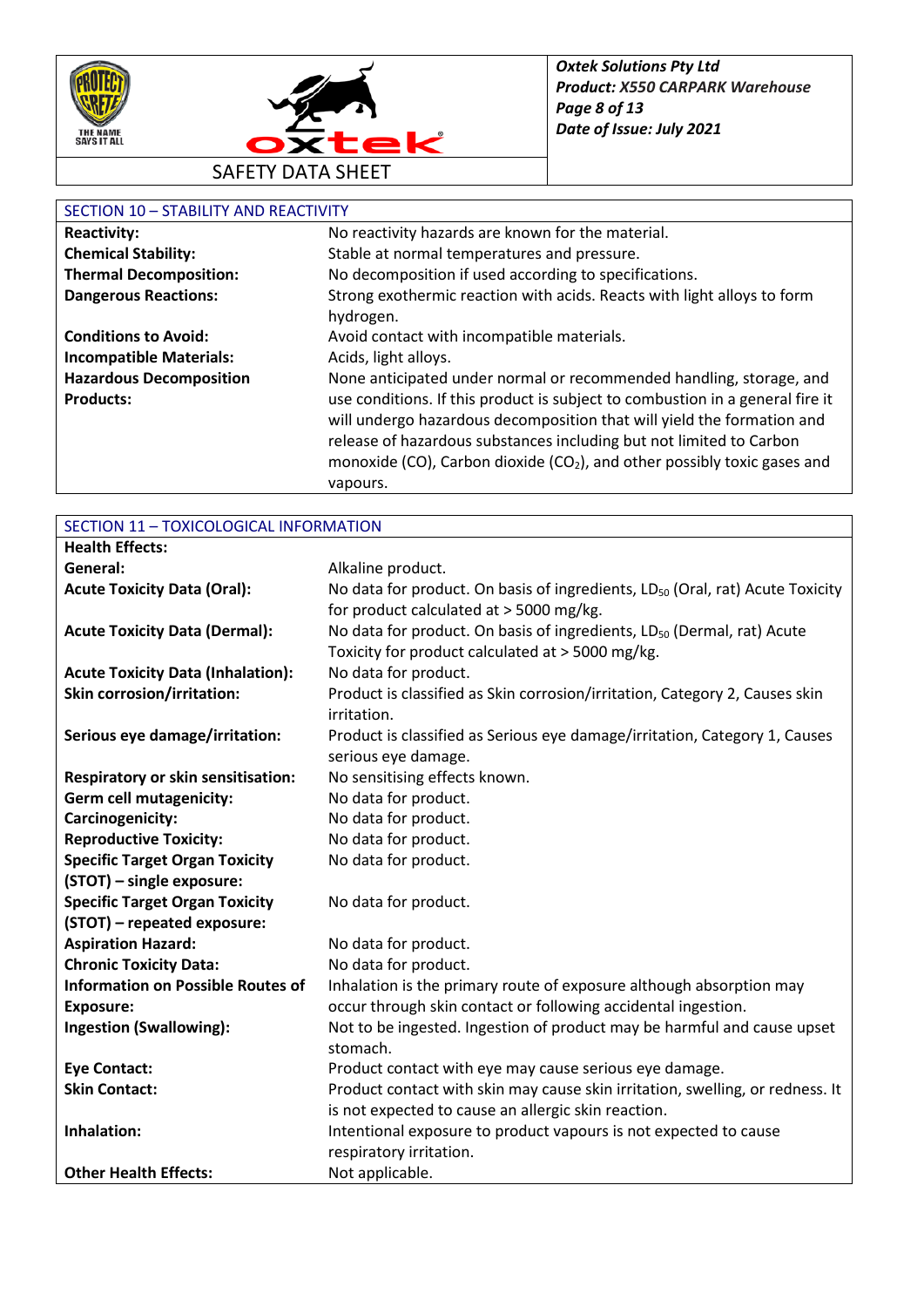



# SECTION 12 – ECOLOGICAL INFORMATION

| <b>Ecotoxicity:</b>                     | This product is not classified as Hazardous to the aquatic environment                        |
|-----------------------------------------|-----------------------------------------------------------------------------------------------|
|                                         | (according to GHS).                                                                           |
| <b>Fish Toxicity:</b>                   | No data for product.                                                                          |
| <b>Algae Toxicity:</b>                  | No data for product.                                                                          |
| <b>Invertebrates Toxicity:</b>          | No data for product.                                                                          |
| <b>Toxicity to Microorganisms:</b>      | No data for product.                                                                          |
| <b>OECD Biological Degradation:</b>     | No data for product.                                                                          |
| <b>Persistence &amp; Degradability:</b> | Readily eliminable from water. Inorganic product; biotic degradation not<br>applicable.       |
| <b>Behaviour in Sewage Processing</b>   | The product is an alkaline solution. Neutralisation is normally necessary                     |
| <b>Plants:</b>                          | before waste water is discharged into sewage treatment plants.                                |
| <b>Bioaccumulative potential:</b>       | No data available for product, on basis of ingredients not expected to be<br>bioaccumulative. |
| <b>Mobility in Soil:</b>                | No data for product. Accidental spillage may lead to penetration in the                       |
|                                         | soil and groundwater. However, there is no evidence that this would                           |
|                                         | cause significant adverse ecological effects. Product is fully miscible with                  |
|                                         | water.                                                                                        |
| <b>Other Adverse Effects:</b>           | No data for product.                                                                          |
| General:                                | DO NOT DISCHARGE INTO DRAINS, WATERWAYS, SEWER OR                                             |
|                                         | ENVIRONMENT. Product is fully miscible with water. Do not allow                               |
|                                         | undiluted product or large quantities of it to reach ground water, water                      |
|                                         | course or sewage system. Inform local authorities if this occurs.                             |

| SECTION 13 - DISPOSAL CONSIDERATIONS             |                                                                                                                                                                                                                                                                                                 |
|--------------------------------------------------|-------------------------------------------------------------------------------------------------------------------------------------------------------------------------------------------------------------------------------------------------------------------------------------------------|
| <b>Disposal methods:</b>                         |                                                                                                                                                                                                                                                                                                 |
| <b>Product:</b>                                  | Recommended that it can be disposed of with rumble after solidification<br>following consultation with the waste disposal facility operator according<br>to State, Territory and/or Local government regulations, pertinent<br>authorities and adhering to the necessary technical regulations. |
| <b>Individual Protection Measures:</b>           | Refer to Individual Protection Measures Including Personal Protective<br>Equipment (PPE) in Section 8: EXPOSURE CONTROLS AND PERSONAL<br>PROTECTION.                                                                                                                                            |
| <b>Uncleaned Packaging:</b>                      | Recommended to be disposed of according to official regulations.<br>Recommended cleansing agent is water, if necessary with cleansing<br>agents.                                                                                                                                                |
| <b>Behaviour in Sewage Processing</b><br>Plants: | The product is an alkaline solution. Neutralisation is normally necessary<br>before waste water is discharged into sewage treatment plants.                                                                                                                                                     |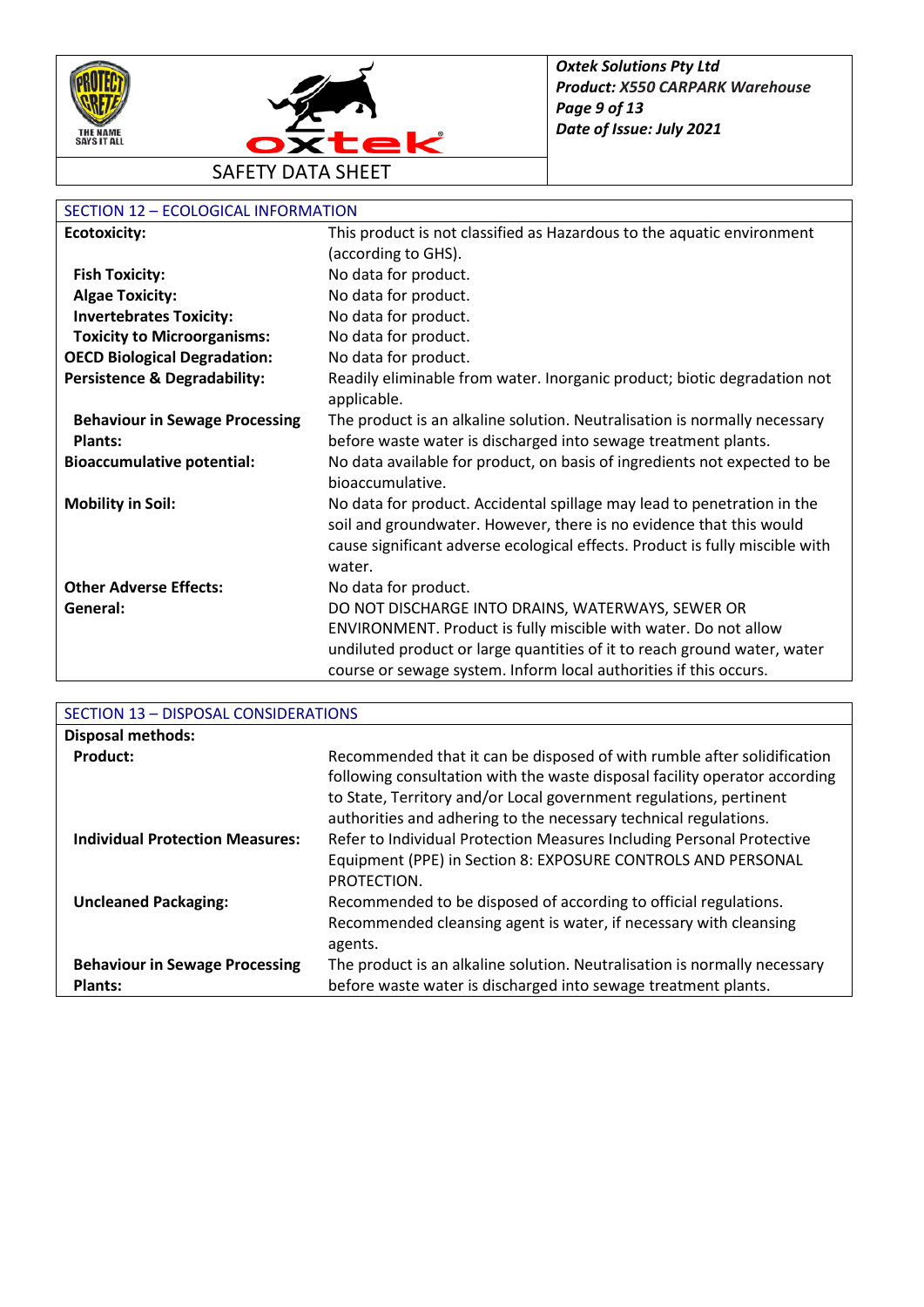



| Road & Rail Transport:            | This product is not classified as DANGEROUS GOODS according to the       |
|-----------------------------------|--------------------------------------------------------------------------|
|                                   | Australian Code for the Transport of Dangerous Goods by Road and Rail,   |
|                                   | and the Land Transport Rule: Dangerous Goods 2005 (New Zealand).         |
| <b>UN Number:</b>                 | Not applicable.                                                          |
| <b>UN Proper Shipping Name or</b> | Not applicable.                                                          |
| <b>Technical Name:</b>            |                                                                          |
| <b>ADG Class:</b>                 | Not applicable.                                                          |
| <b>Packing Group:</b>             | Not applicable.                                                          |
| <b>HAZCHEM Code:</b>              | Not applicable.                                                          |
| <b>AERGB:</b>                     | Not applicable.                                                          |
| IERG:                             | Not applicable.                                                          |
| <b>Marine Transport:</b>          | This material is not classified as DANGEROUS GOODS and is not classified |
|                                   | as a MARINE POLLUTANT by the criteria of the International Maritime      |
|                                   | Dangerous Goods Code (IMDG Code) for transport by sea.                   |
| <b>UN Number:</b>                 | Not applicable.                                                          |
| <b>UN Proper Shipping Name or</b> | Not applicable.                                                          |
| <b>Technical Name:</b>            |                                                                          |
| <b>IMDG Class:</b>                | Not applicable.                                                          |
| <b>Packing Group:</b>             | Not applicable.                                                          |
| <b>Air Transport:</b>             | This material is not classified as DANGEROUS GOODS, by the criteria of   |
|                                   | the International Air Transport Association (IATA) Dangerous Goods       |
|                                   | Regulations for transport by air.                                        |
| <b>UN Number:</b>                 | Not applicable.                                                          |
| <b>UN Proper Shipping Name or</b> | Not applicable.                                                          |
| <b>Technical Name:</b>            |                                                                          |
| <b>IATA Class:</b>                | Not applicable.                                                          |
| <b>Packing Group:</b>             | Not applicable.                                                          |
| <b>Class Label:</b>               | Not applicable.                                                          |

| <b>Australian Standards:</b> | AS/NZS 1337.1:2010: Personal eye protection - Eye and face protectors                  |
|------------------------------|----------------------------------------------------------------------------------------|
|                              | for occupational applications.                                                         |
|                              | AS/NZS 1715:2009: Selection, use and maintenance of respiratory                        |
|                              | protective equipment.                                                                  |
|                              | AS/NZS 1716:2012: Respiratory protective devices.                                      |
|                              | AS 1940:2017: The storage and handling of flammable and combustible<br>liquids.        |
|                              | AS/NZS 2161.1:2000: Occupational protective gloves: Selection, use and<br>maintenance. |
|                              | AS/NZS 2161.2:2005: Occupational protective gloves: General<br>requirements.           |
|                              | AS/NZS 2161.10.1:2005: Occupational protective gloves: Protective gloves               |
|                              | against chemicals and micro-organisms -Terminology and performance                     |
|                              | requirements.                                                                          |
|                              | AS/NZS 2161.10.2:2005: Occupational protective gloves: Protective gloves               |
|                              | against chemicals and micro-organisms-Determination of resistance to                   |
|                              | penetration.                                                                           |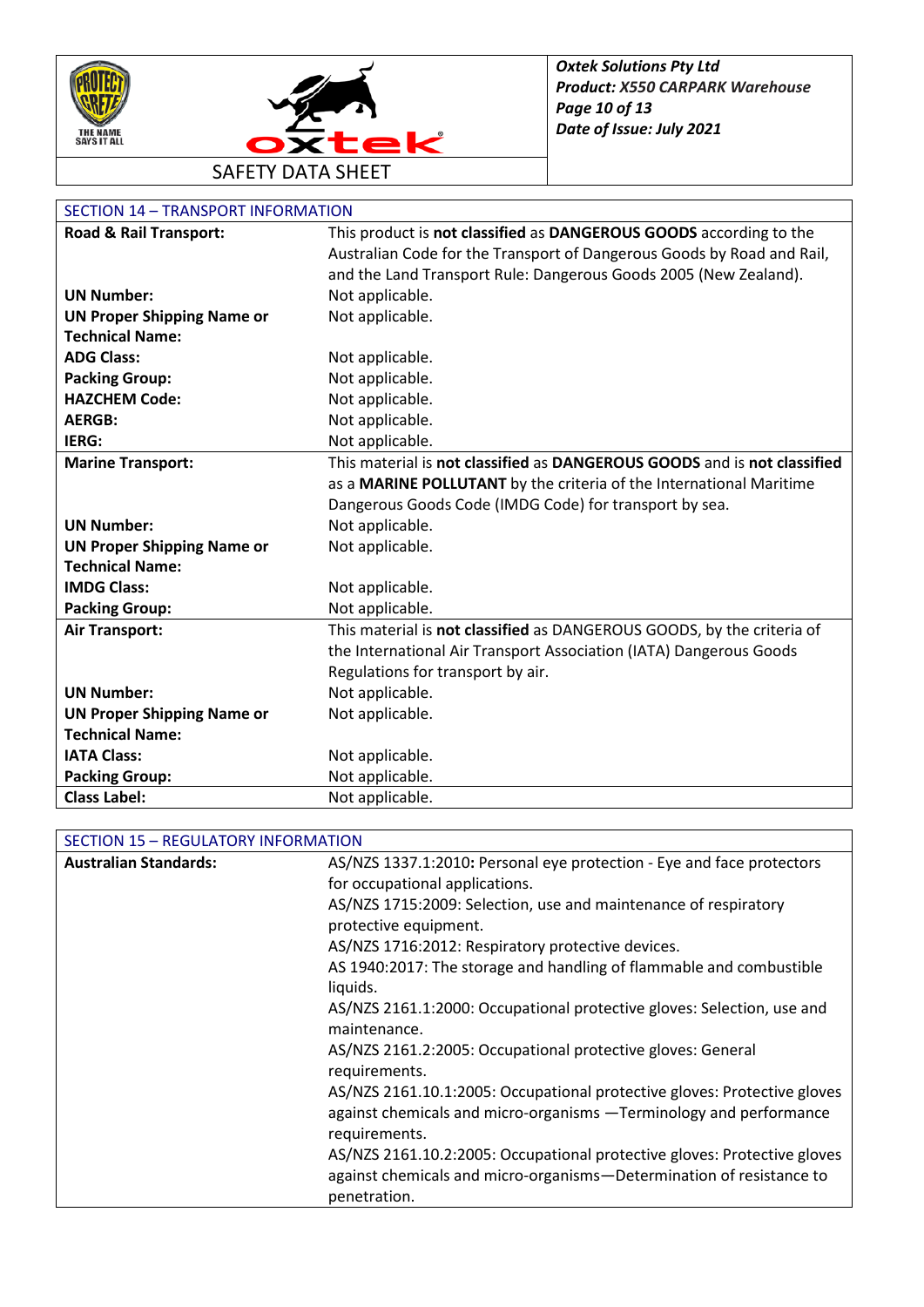



| <b>SECTION 15 - REGULATORY INFORMATION (CONTINUED)</b> |                                                                             |
|--------------------------------------------------------|-----------------------------------------------------------------------------|
|                                                        | AS/NZS 2161.10.3:2005: Occupational protective gloves: Protective gloves    |
|                                                        | against chemicals and micro-organisms-Determination of resistance to        |
|                                                        | permeation by chemicals.                                                    |
|                                                        | AS/NZS 2210.1:2010: Safety, protective and occupational footwear -          |
|                                                        | Guide to selection, care and use.                                           |
|                                                        | AS/NZS 2210.2:2009: Occupational protective footwear - Test methods         |
|                                                        | (ISO 20344:2004, MOD).                                                      |
|                                                        | AS/NZS 2210.4:2009: Occupational protective footwear - Specification for    |
|                                                        | protective footwear (ISO 20346:2004, MOD).                                  |
|                                                        | AS/NZS 4501.1:2008: Occupational protective clothing - Guidelines on the    |
|                                                        | selection, use, care and maintenance of protective clothing.                |
|                                                        | AS/NZS 4501.2:2006: Occupational protective clothing - General              |
|                                                        | requirements.                                                               |
| <b>SUSMP:</b>                                          | No Poisons Schedule number allocated.                                       |
| HSNO:                                                  | This product is classified as <b>HAZARDOUS</b> according to the New Zealand |
|                                                        | Hazardous Substances (Hazard Classification) Notice 2020 with EPA           |
|                                                        | (formerly ERMA) Register Approval Number HSR002670 and Surface              |
|                                                        | Coatings and Colourants (Subsidiary Hazard) Group Standard 2020.            |
| NZI <sub>o</sub> C:                                    | One of the ingredients is not present on NZIoC.                             |

SECTION 16 – OTHER INFORMATION

| <b>Acronyms and Comments:</b> |                                                                         |
|-------------------------------|-------------------------------------------------------------------------|
| <b>ACGIH:</b>                 | American Conference of Industrial Hygienists.                           |
| <b>ADG Code:</b>              | Australian Code for the Transport of Dangerous Goods by Road and Rail.  |
| <b>AERGB:</b>                 | Australian Emergency Response Guide Book (2018).                        |
| AICIS:                        | Australian Industrial Chemicals Introduction Scheme which replaced      |
|                               | National Industrial Chemicals Notification and Assessment Scheme        |
|                               | (NICNAS.                                                                |
| AS:                           | Standards issued by Standards Australia, GPO Box 476, Sydney NSW 2001,  |
|                               | Australia.                                                              |
| $AS/NZ$ :                     | Standards issued by Standards Australia, GPO Box 476, Sydney NSW 2001,  |
|                               | Australia and Standards New Zealand, Private Bag 2439 Wellington 6140,  |
|                               | New Zealand.                                                            |
| ATE:                          | Acute Toxicity Estimate according to the Globally Harmonized System of  |
|                               | Classification and Labelling of Chemicals (GHS).                        |
| BEI:                          | Biological Exposure Indices published by the Conference of Governmental |
|                               | Industrial Hygienists (ACGIH), 1330 Kemper Meadow Drive, Cincinnati, OH |
|                               | 45240-4148, USA.                                                        |
| <b>CAS Number:</b>            | Chemical Abstracts Service Registry Number.                             |
| EPA:                          | The Environmental Protection Authority (EPA) in New Zealand is          |
|                               | responsible for national environmental regulatory functions currently   |
|                               | spread across Government. It processes matters of national significance |
|                               | under the Resource Management Act, undertakes all functions under the   |
|                               | HSNO Act, undertakes permitting and exemption functions under the       |
|                               | Ozone Layer Protection Act, permitting functions relating to the import |
|                               | and export of hazardous waste, and advises on the development of        |
|                               | National Environmental Standards.                                       |
| ERMA:                         | Environmental Risk Management Authority in New Zealand, now replaced    |
|                               | by EPA.                                                                 |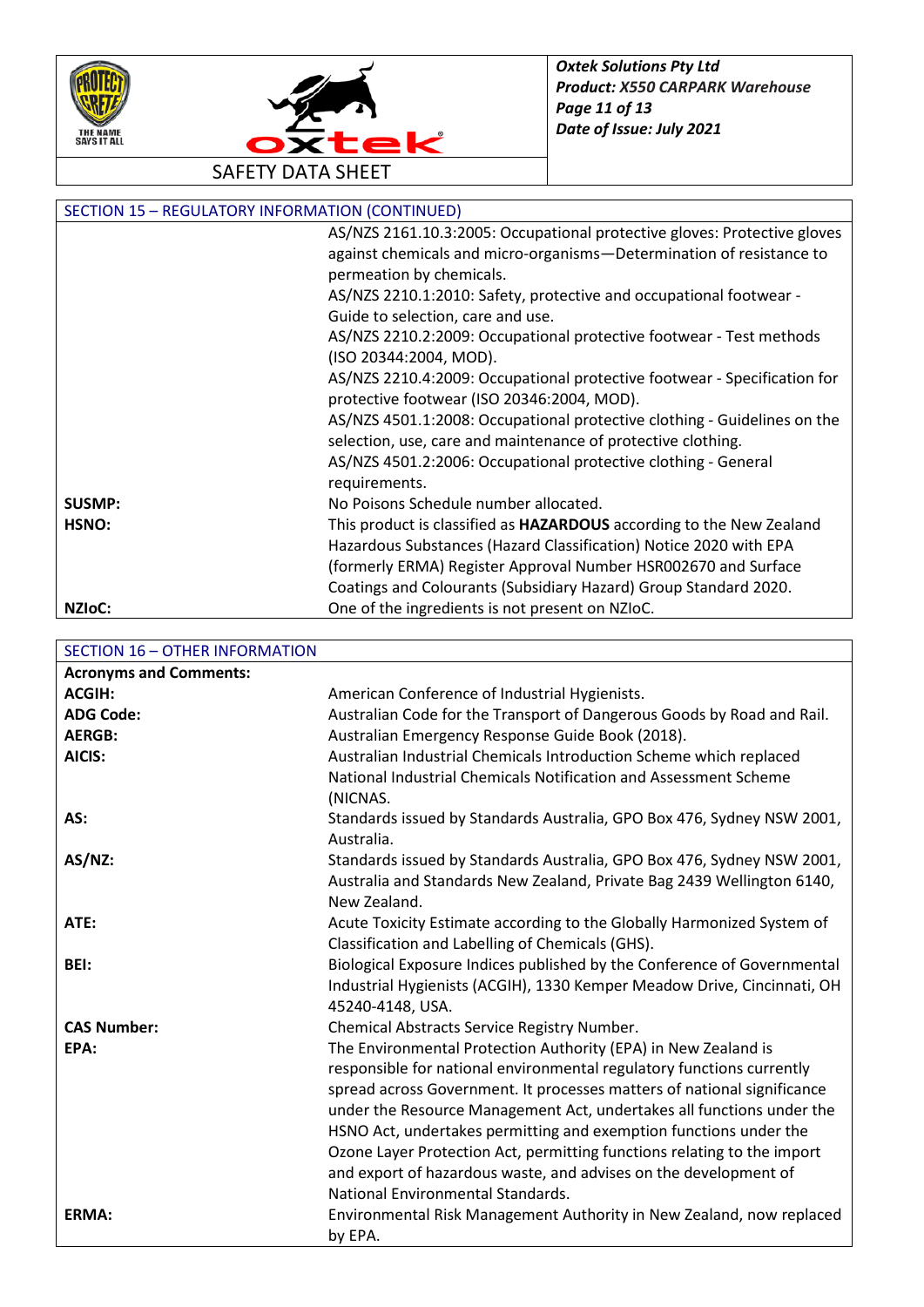



| <b>SECTION 16 - OTHER INFORMATION (CONTINUED)</b> |                                                                                                                                                        |
|---------------------------------------------------|--------------------------------------------------------------------------------------------------------------------------------------------------------|
| GHS:                                              | Globally Harmonized System of Classification and Labelling of Chemicals, a                                                                             |
|                                                   | globally harmonized system for classification and labelling of chemicals                                                                               |
|                                                   | proposed by the United Nations.                                                                                                                        |
| <b>HAZCHEM:</b>                                   | An emergency action code of numbers and letters which gives                                                                                            |
|                                                   | information to emergency services.                                                                                                                     |
| <b>HSNO</b>                                       | The Hazardous Substances and New Organisms Act in New Zealand is                                                                                       |
|                                                   | administered by the EPA, and covers all Hazardous Substances and New                                                                                   |
|                                                   | Organisms.                                                                                                                                             |
| IARC:                                             | International Agency for Research on Cancer.                                                                                                           |
| IERG:                                             | Dangerous Goods Initial Emergency Response Guide (SAA/SNZ HB                                                                                           |
|                                                   | 76:2010 Standards New Zealand Handbook).                                                                                                               |
| IMDG:                                             | International Maritime Dangerous Goods Code for transport by sea.                                                                                      |
| LC/LD:                                            | The median lethal dose, LD <sub>50</sub> (abbreviation for "lethal dose, 50%"), LC <sub>50</sub>                                                       |
|                                                   | (lethal concentration, 50%) is the dose required to kill half the members                                                                              |
|                                                   | of a tested population after a specified test duration. LD <sub>50</sub> figures are                                                                   |
|                                                   | frequently used as a general indicator of a substance's acute toxicity.                                                                                |
| <b>NOEC:</b>                                      | No-Observed-Effect-Concentration. The highest concentration of toxicant                                                                                |
|                                                   | to which organisms are exposed in a full life-cycle or partial life-cycle                                                                              |
|                                                   | (short-term) test, that causes no observable adverse effects on the test<br>organisms (i.e., the highest concentration of toxicant in which the values |
|                                                   | for the observed responses are not statistically significantly different from                                                                          |
|                                                   | the controls).                                                                                                                                         |
| <b>NOEL:</b>                                      | No-Observable-Effect-Level. It is the greatest concentration or amount of                                                                              |
|                                                   | a substance, found by experiment or observation, that causes no                                                                                        |
|                                                   | alterations of morphology, functional capacity, growth, development, or                                                                                |
|                                                   | life span of target organisms distinguishable from those observed in                                                                                   |
|                                                   | normal (control) organisms of the same species and strain under the same                                                                               |
|                                                   | defined conditions of exposure.                                                                                                                        |
| NTP:                                              | National Toxicology Program (USA Department of Health and Human                                                                                        |
|                                                   | Services).                                                                                                                                             |
| NZIoC:                                            | The New Zealand Inventory of Chemicals is a database of all the                                                                                        |
|                                                   | hazardous chemical components of products approved under group                                                                                         |
|                                                   | standards. It also includes a number of non-hazardous chemical                                                                                         |
|                                                   | components.                                                                                                                                            |
| NZS:                                              | New Zealand Standards which are available from Standards New Zealand,                                                                                  |
|                                                   | Private Bag 2439, Wellington 6140 New Zealand.                                                                                                         |
| OSHA:                                             | Occupational Safety and Health Administration (USA).                                                                                                   |
| PPE:                                              | Personal Protective Equipment.                                                                                                                         |
| SAA:                                              | Australian Standards which are available from SAI Global Limited,                                                                                      |
|                                                   | Information Services, GPO Box 5420, Sydney NSW 2001.                                                                                                   |
| Safe Work Australia:                              | Safe Work Australia was formerly the Australian Safety and Compensation                                                                                |
|                                                   | Council, which included the National Occupational Health and Safety                                                                                    |
|                                                   | Commission (NOHSC).                                                                                                                                    |
| SDS:                                              | Safety Data Sheet.                                                                                                                                     |